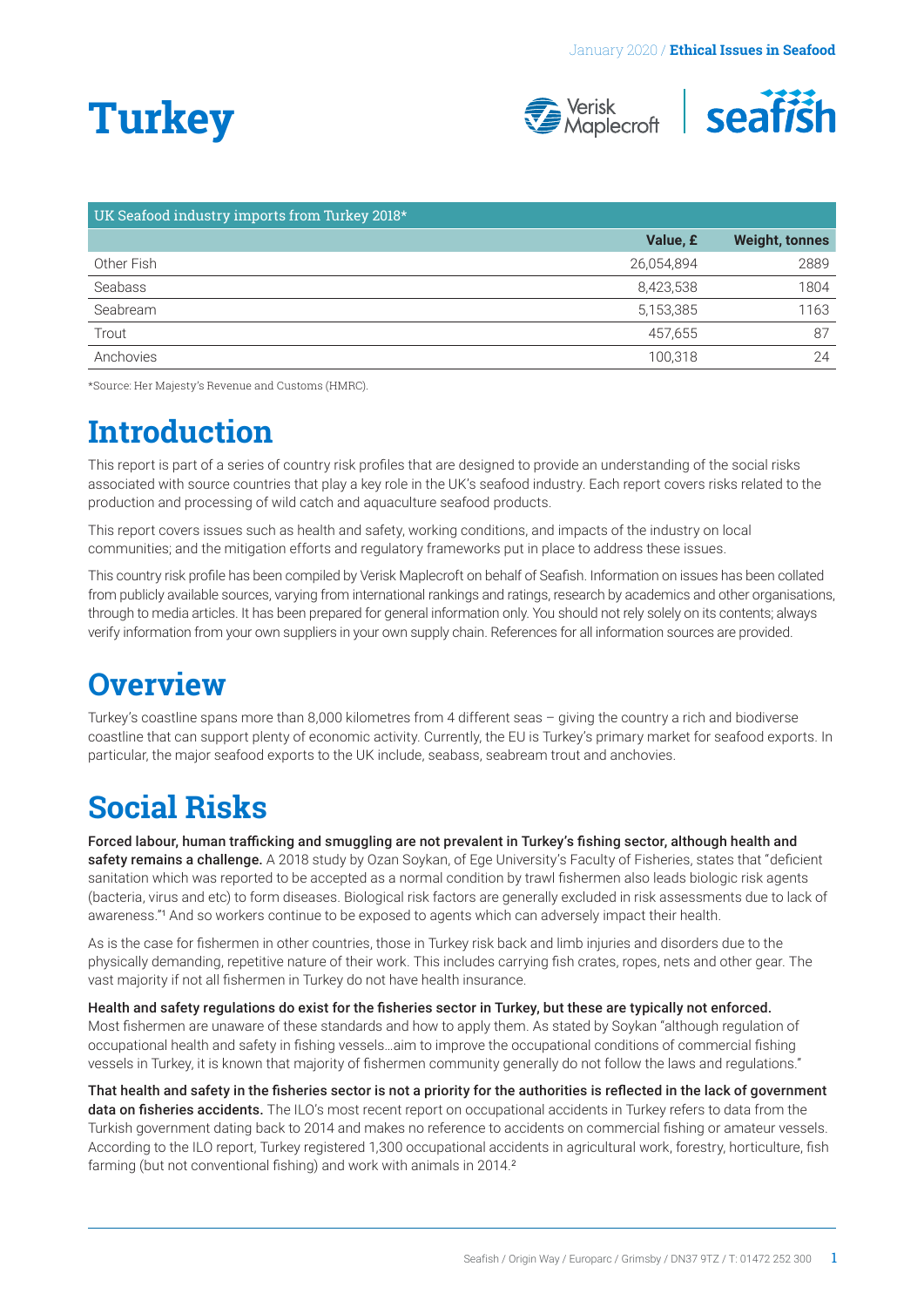<span id="page-1-0"></span>However, Turkey has improved control systems to monitor the production of fishery products intended for export to the European Union. According to the European Commission's 2018 audit on Turkey's control systems "there have in general been significant improvements particularly in relation to laboratory performance."[3](#page-3-0) The report states that since the last audit of 2011, Turkey's laboratory network has expanded and now engages in analysis of Dioxin, PCB and PAH in fish. The report went on to say that laboratories "participate regularly in proficiency testing with satisfactory/good results in examples examined in laboratories visited".

Turkey still has room to improve its control systems of vessels fishing for export to the European Union. In its 2018 report the European Commission underlined that, although the crew of Turkish fishing vessels use check-lists their results are not consistently recorded. The audit team noted that some provincial authorities have not been using the most recent checklists, which cover hygiene conditions.

### **Regulations and risk mitigation**

Maritime Labour Convention (MLC) 2006 ratified by Turkey and will be registered by the International Labour Organisation and in full effect 12 months after registration. The MLC contains general provisions regarding operations, personnel requirements, health and safety, maintenance, documentation and other key aspects of commercial maritime operations. It should be noted that the MLC has been binding on Turkish vessels flying the flags of contracting states even before Turkey ratified the convention. Ship owners that violate these standards face huge financial penalties aimed to negate the unfair financial advantages benefited by those who operate substandard ships.[4](#page-3-0)

### **International conventions and rankings**

The following tables indicate which International Labour Conventions Turkey has ratified. The ratification of these conventions is a good indicator of a source country's commitment to enforcing internationally accepted best practices in the seafood industry when combined with thorough national legislation and well-resourced enforcement mechanisms.

| International Labour Organization (ILO) Conventions                     | Ratification |
|-------------------------------------------------------------------------|--------------|
| Freedom of Association and Protection of the Right to Organise (No. 87) | Yes          |
| Right to Organise and Collective Bargaining (No. 98)                    | Yes          |
| Forced Labour (No. 29)                                                  | Yes          |
| Abolition of Forced Labour (No. 105)                                    | Yes          |
| Equal Remuneration (No. 100)                                            | Yes          |
| Discrimination (Employment and Occupation) (No. 111)                    | Yes          |
| Minimum Age (No. 138)                                                   | Yes          |
| Worst Forms of Child Labour (No. 182)                                   | Yes          |
| Hours of Work (Industry) (No.1)                                         | Yes          |
| Weekly Rest (Industry) (No.14)                                          | Yes          |
| Protection of Wages (No. 95)                                            | Yes          |
| Minimum Wage Fixing (No.131)                                            | Yes          |
| Occupational Safety and Health (No. 155)                                | Yes          |
| Occupational Health Services (No. 161)                                  | Yes          |
| Labour Inspection (No. 81)                                              | Yes          |
| Private Employment Agencies (No. 181)                                   | <b>No</b>    |
| Maritime Labour Convention (No. 186)                                    | <b>No</b>    |
| Work in Fishing Convention (No. 188)                                    | <b>No</b>    |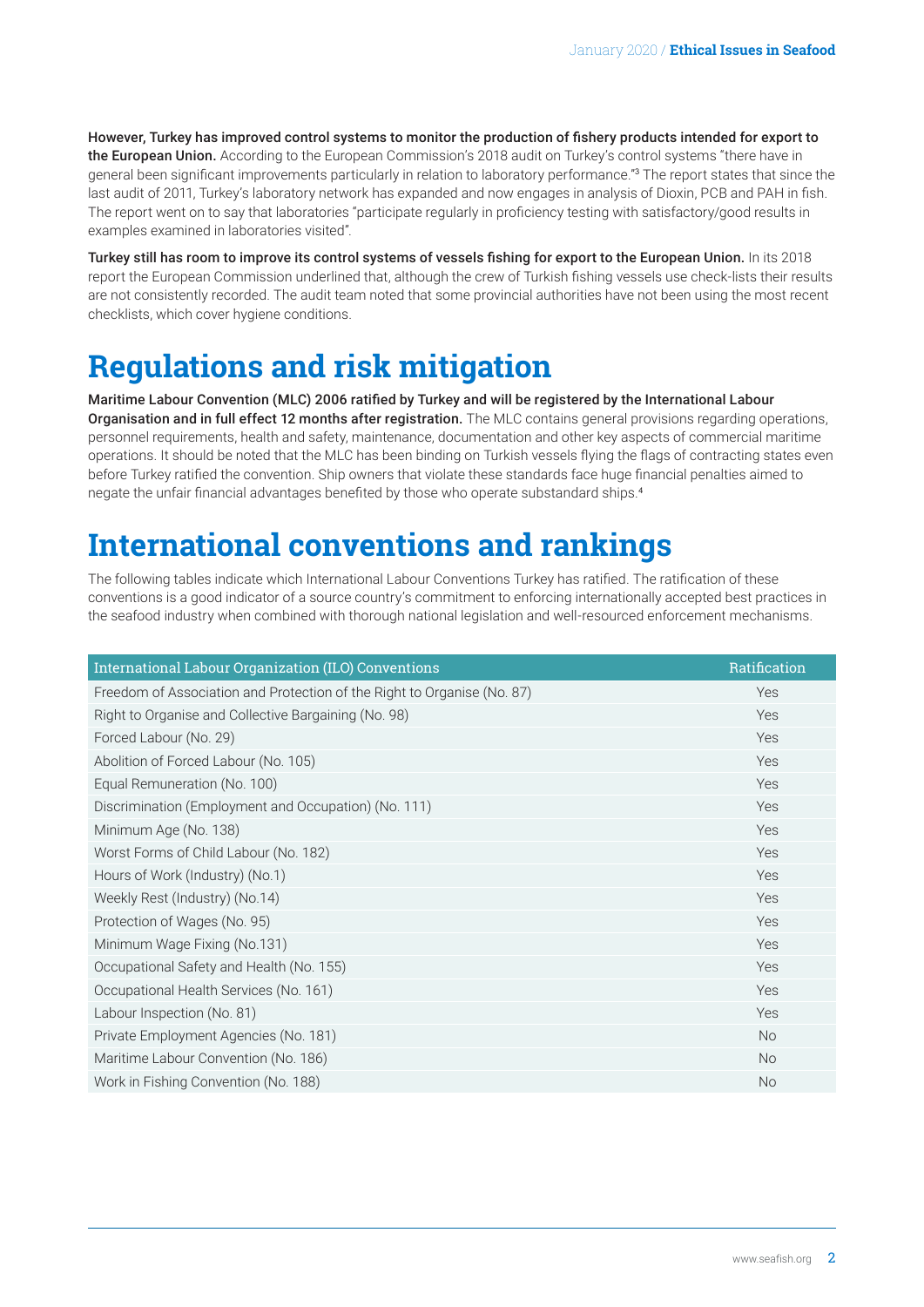<span id="page-2-0"></span>

| <b>United Nations (UN) Conventions</b>                                                                                                                     | <b>Ratification</b> |
|------------------------------------------------------------------------------------------------------------------------------------------------------------|---------------------|
| Convention against Transnational Organized Crime and the Protocol to Prevent, Suppress and<br>Punish Trafficking in Persons, Especially Women and Children | Yes                 |
| Convention against Transnational Organized Crime                                                                                                           | Yes                 |
| Convention for the Suppression of the Traffic in Persons and of the Exploitation and the<br>Prostitution of Others                                         | No.                 |
| Convention on the Protection of the Rights of All Migrant Workers and Members of Their Families                                                            | Yes                 |
| Convention to Suppress the Slave Trade and Slavery                                                                                                         | Yes                 |
| Supplementary Convention on the Abolition of Slavery, Slave Trade and Institutions and Practices<br>Similar to Slavery                                     | Yes                 |
|                                                                                                                                                            |                     |

| <b>Other Conventions</b>                                                                     | <b>Ratification</b> |
|----------------------------------------------------------------------------------------------|---------------------|
| FAO Agreement on Port State Measures to Prevent, Deter and Eliminate Illegal, Unreported and | Yes                 |
| Unregulated Fishing                                                                          |                     |

# **Rankings in global indices**

#### **US Department of State Trafficking in Persons (TIP) Report**

The TIP report is released annually by the US Department of State and offers a summary of the laws and enforcement efforts of various countries with respect to human trafficking. Specifically, it ranks countries based on a '3P paradigm' of prosecuting traffickers, protecting victims and preventing crime. Scoring on these elements is then collated to give each country a ranking. The rankings range from Tier 1, which indicates governments of countries that fully comply with the Trafficking Victims Prevention Act (TVPA) minimum standards for the elimination of trafficking to Tier 3 for the governments of countries that do not fully comply with the TVPA's minimum standards and are not making significant efforts to do so.

#### Rating: Tier 2

According to the US Department of State's 2019 TIP report, Turkey does not meet the minimum standards for the elimination of trafficking, but it is making efforts to do so. The government is slowly demonstrating improvements compared to the previous report, these efforts include – collaborating with a foreign government to identify 200 potential Turkish victims of forced labour. The Directorate General for Migration Management (DGMM) established a social security system that offers benefits and legal support to victims.<sup>[5](#page-3-0)</sup>

#### **Global Slavery Index**

The 2018 Global Slavery Index measures the extent of modern slavery country by country, and the steps governments are taking to respond to this issue, to objectively measure progress toward ending modern slavery.

#### There are two rankings:

1. Rankings of countries by prevalence of the population in modern slavery. Rankings range from 1 to 167 - with 1 the worst and 167 the best, in terms of the prevalence of slavery.

2. Rank of countries in terms of government response to the issue. This is an indication of how governments are tackling modern slavery.

#### For prevalence Turkey ranks: 48/167 (where a ranking of 1 indicates highest risk).

Overall, Turkey is a medium risk country according to the index.

In terms of government response Turkey ranks B. This indicates the government has introduced a response to modern slavery with limited victim support services, a criminal justice framework that criminalises some forms of modern slavery or has recently amended inadequate legislation and policies), a body or mechanisms that coordinate the response, and has policies that provide some protection for those vulnerable to modern slavery. There is evidence that some government policies and practices may criminalise and/or deport victims and/or facilitate slavery. Services may be provided by the International Organisations (IOs)/NGOs with international funding, sometimes with government monetary or in-kind support. This is a good indicator that Turkey is slowly meeting targets.<sup>[6](#page-3-0)</sup>